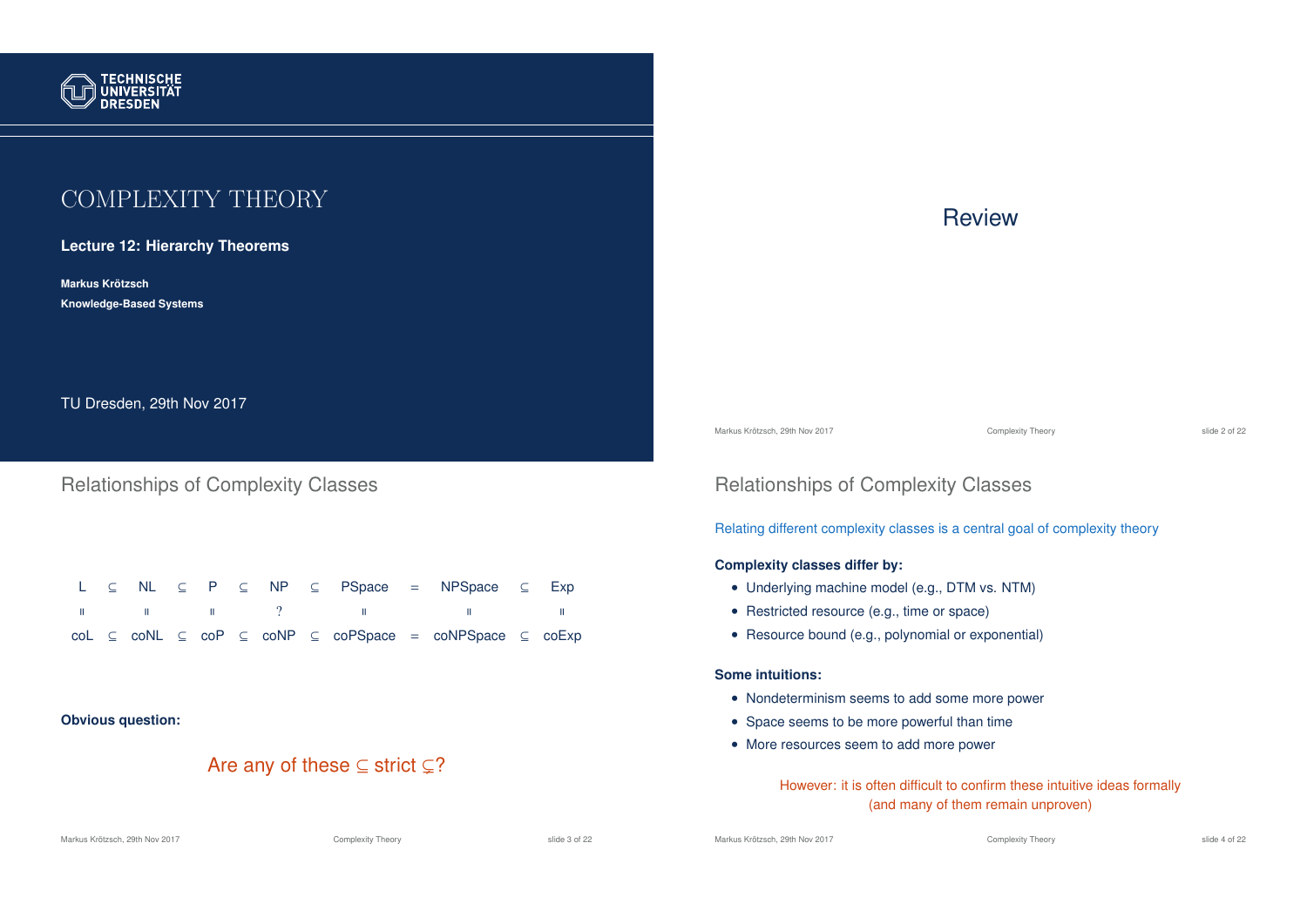### Something we do know

At least one thing is known to be (mostly) true:

**Intuition:** If we allow a given Turing machine to use strictly more time or space, then it can really solve strictly more problems.

• This is not always true, but it is true for "reasonable" ways of defining resource bounds, such as polynomial or exponential

Diagonalisation is the basis of a well known argument to show that the powerset  $2^{\mathcal{S}}$  of a

 $S_1, S_2, S_3, \ldots$  columns representing a (countably infinite) enumeration of S, and

• For a contradiction, define a set  $\mathcal{S}_d$  by diagonalisation to differ from all other  $\mathcal{S}_i$  in

• Then the sets in  $2^S$  can be enumerated in a list  $\mathcal{S}_1, \mathcal{S}_2, \mathcal{S}_3, \ldots \subseteq \mathcal{S}$ • Let us write this list as boolean matrix with rows representing the sets

• We will formalise and prove it later today

Review: Cantor's Argument

**Proof:** Suppose for a contradiction that  $2<sup>S</sup>$  is countable.

boolean entries encoding the  $\in$  relationship.

 $countable set S is not countable$ 

the enumeration:

• The proof method we will use is called diagonalisation

# **Diagonalisation**

Markus Krötzsch, 29th Nov 2017 Complexity Theory slide 5 of 22

Markus Krötzsch, 29th Nov 2017 Complexity Theory slide 6 of 22

# Review: The Halting Problem

We have used a similar argument to show undecidability of the Halting problem:

**Proof:** Suppose for a contradiction that Halting is decidable.

- Then set of all Turing machines can be enumerated in a list  $M_1, M_2, M_3, \ldots$
- We are interested in their halting on inputs of the form  $\langle M \rangle$  for some TM M
- We can write it as a boolean matrix with rows representing the TMs  $M_1, M_2, M_3, \ldots$ , columns representing a (countably infinite) enumeration of strings  $\langle M \rangle$ , and boolean entries encoding if TM halts.
- Using a decider for the halting problem, we can define a TM  $M_d$  by diagonalisation to differ from all other  $\mathcal{M}_i$  in the enumeration:

|                 | $\langle M_1 \rangle$ | $\langle M_2 \rangle$ | $\langle M_3 \rangle$ |  |
|-----------------|-----------------------|-----------------------|-----------------------|--|
| $\mathcal{M}_1$ | $\times$              |                       |                       |  |
| M <sub>2</sub>  |                       |                       | $\times$              |  |
| $M_3$           | $\times$              | $\times$              |                       |  |
|                 |                       |                       |                       |  |
| $\mathcal{M}_d$ |                       | $\times$              | $\times$              |  |

|                 | $s_1$    | s <sub>2</sub> | s <sub>3</sub> |  |
|-----------------|----------|----------------|----------------|--|
| $S_1$           | $\times$ |                |                |  |
| $\mathcal{S}_2$ |          |                | $\times$       |  |
| S <sub>3</sub>  | $\times$ | $\times$       |                |  |
|                 |          |                |                |  |
| $S_d$           |          | $\times$       | $\times$       |  |

Markus Krötzsch, 29th Nov 2017 Complexity Theory

 $\square$ <br>slide 7 of 22

Markus Krötzsch, 29th Nov 2017 Complexity Theory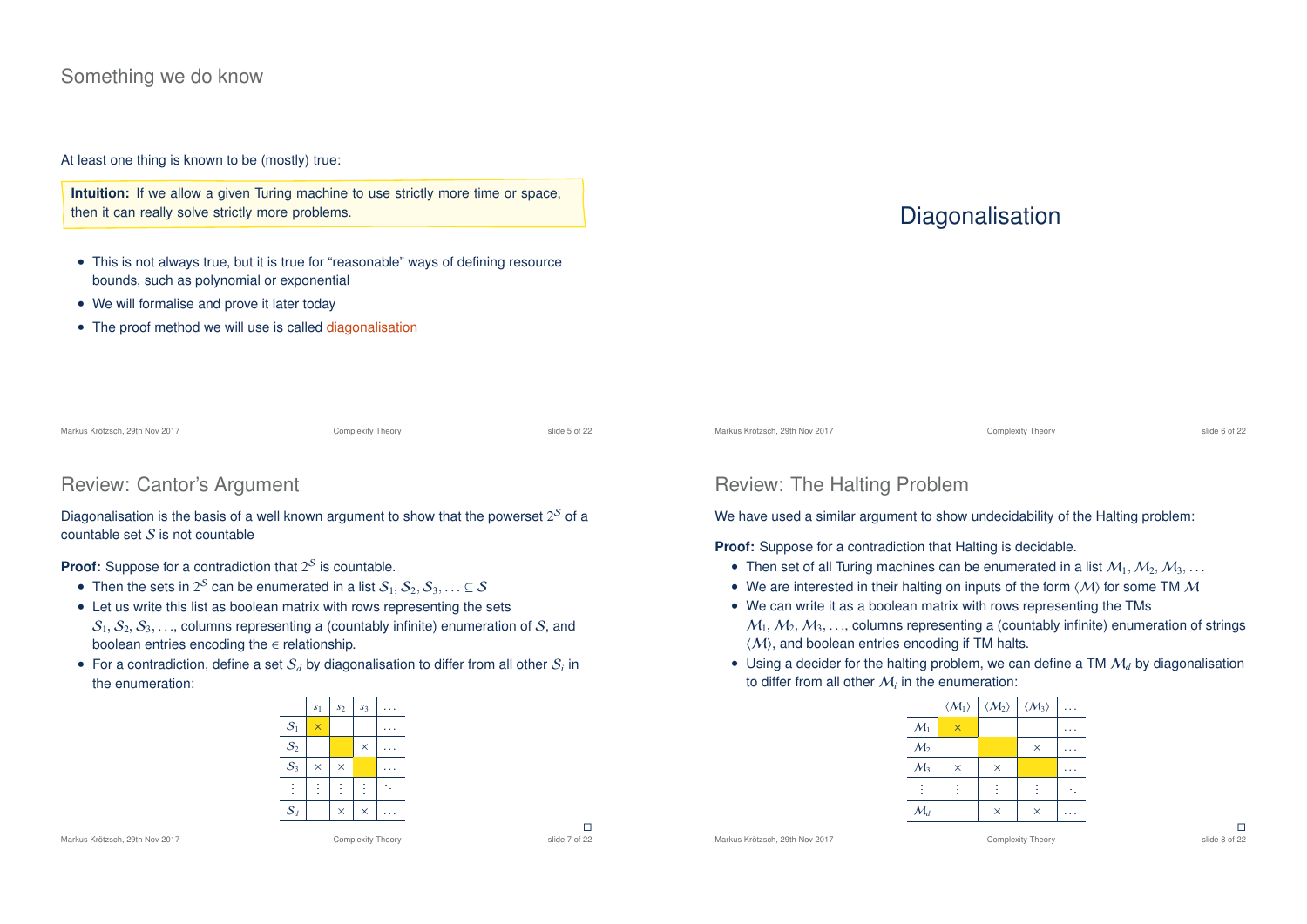# Generalising Diagonalisation

To generalise diagonalisation as amethod for complexity classes, we consider arbitrary resources (time, space, . . . ):

**Definition 12.1:** Given a class *K* of Turing machines (e.g., 2-tape deterministic TMs), R is a resource (e.g., time or space) defined for all machines in  $K$  if  $R_M(w) \in \mathbb{N} \cup \{\infty\}$  for all  $M \in \mathcal{K}$  and all words *w*.

Then, for any function  $f : \mathbb{N} \to \mathbb{N}$  gives rises to a class of languages:

 $R(f) = \{L \mid \text{there is } M \in \mathcal{K} \text{ with } L(\mathcal{M}) = L \text{ and } R_{\mathcal{M}}(w) \leq f(|w|) \text{ for all } w \in \Sigma^*\}.$ 

**Example 12.2:** We will use, e.g., the following resources:

- DTime time used by a deterministic 1-tape TM
- DTime*<sup>k</sup>* time used by a deterministic *k*-tape TM
- DTime<sup>∗</sup> time used by a deterministic TM with any number of tapes

# Hierarchy Theorems

### Diagonalisation of Resources

Consider resources R<sub>1</sub> and R<sub>2</sub> for two classes of Turing machines  $\mathcal{K}_1$  and  $\mathcal{K}_2$ , and two functions  $f_1, f_2 : \mathbb{N} \to \mathbb{N}$ .

**Definition 12.3:** We say that  $R_1(f_1)$  allows diagonalisation over  $R_2(f_2)$  if there exists a Turing machine  $\mathcal{D} \in \mathcal{K}_1$  such that

- **L** $(D) \in R_1(f_1)$ , and
- for each  $M \in \mathcal{K}_2$  that is R<sub>2</sub>-bounded by  $f_2$ , there exists a *w* such that  $\langle M, w \rangle \in L(\mathcal{D})$  if and only if  $\langle M, w \rangle \notin L(\mathcal{M})$ .

**Theorem 12.4:** If  $R_1(f_1)$  allows diagonalisation over  $R_2(f_2)$ , then  $R_1(f_1) \setminus R_2(f_2) \neq \emptyset$ .

#### **Proof:** Let  $D$  be as in Definition 12.3. We show  $\mathbf{L}(\mathcal{D}) \notin \mathbb{R}_{2}(f_{2})$ .

- (1) Suppose for a contradiction that there is  $M \in \mathcal{K}_2$  that is R<sub>2</sub>-bounded by  $f_2$  with  $L(\mathcal{D}) = L(M)$ .
- (2) We obtain a contradiction, since, by Definition 12.3, there is a word *w* such that

$$
\langle \mathcal{M}, w \rangle \in L(\mathcal{D}) = L(\mathcal{M}) \text{ if and only if } \langle \mathcal{M}, w \rangle \notin L(\mathcal{M})
$$

Markus Krötzsch, 29th Nov 2017 Complexity Theory slide 10 of 22

### Reasonable bounds

#### What kind of functions should we consider as resource bounds?

- Functions  $f : \mathbb{N} \to \mathbb{N}$  can be very weird
- The intuition "higher bound ⇒ more power" turns out to be wrong in general

However, our intuition can be confirmed for "reasonable" functions:

**Definition 12.5:** A function  $t : \mathbb{N} \to \mathbb{N}$  is time-constructible if  $t(n) \geq n$  for all *n* and there exists a TM that computes  $t(n)$  in unary in time  $O(t(n))$ .

A function  $s : \mathbb{N} \to \mathbb{N}$  is space-constructible if  $s(n) > \log n$  and there exists a TM that computes  $s(n)$  in unary in space  $O(s(n))$ .

**Note 1:** We do consider arbitrary deterministic multi-tape TMs here.

**Note 2:** A TM that computes  $f(n)$  "in unary" takes *n* as input and writes a symbol (say x) *f*(*n*) times before terminating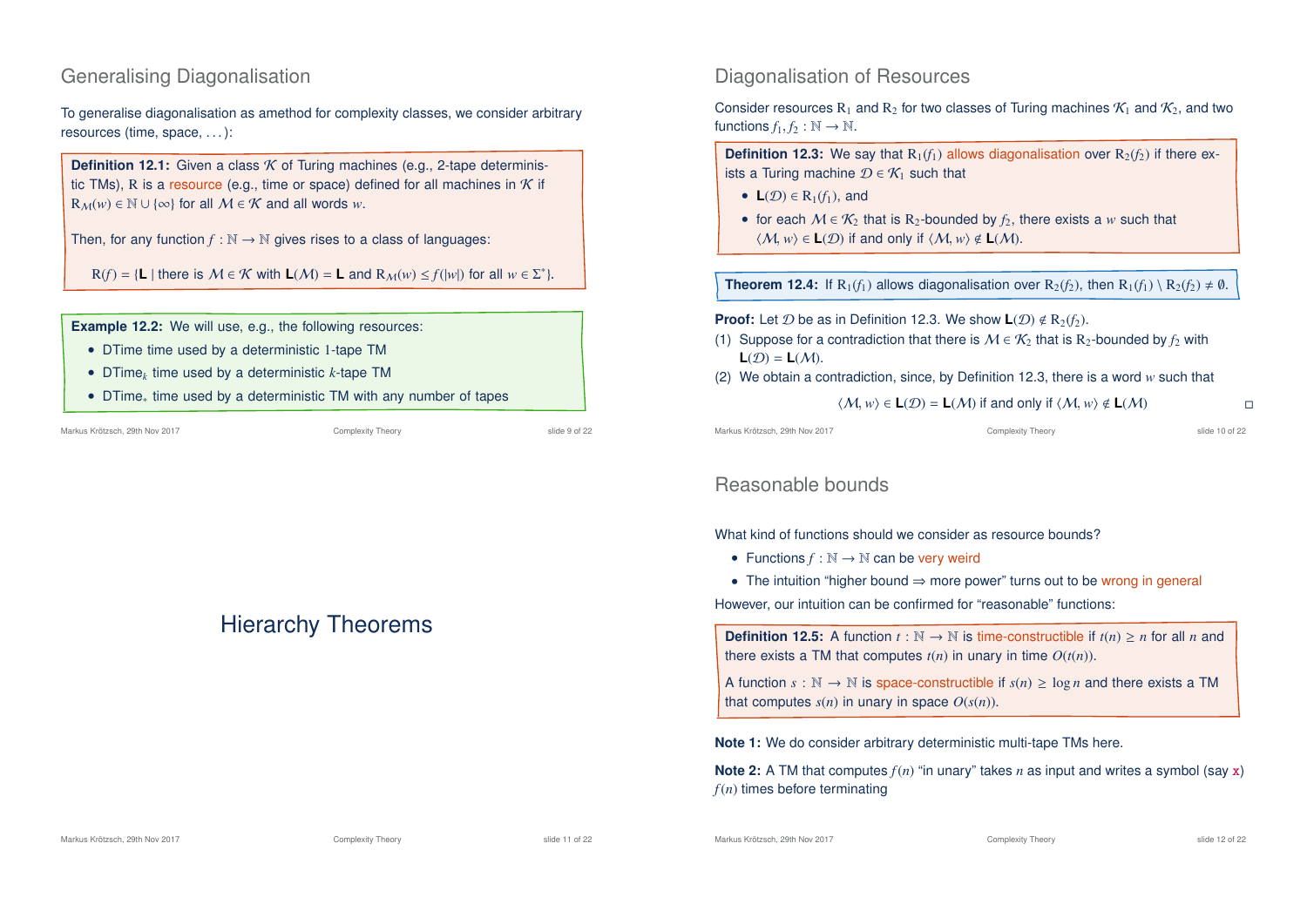# Time and space constructible functions

There are alternative definitions of time and space constructibility in the literature, but the general intuition is similar:

- Time-constructible: Computing *f* does not require significantly more time than the resulting value of *f*
- Space-constructible: Computing *f* does not require significantly more space than the resulting value of *f*

All functions commonly used to bound time or space satisfy these criteria:

**Theorem 12.6:** If *f* and *g* are time-constructible (space-constructible), then so are  $f + g, f \cdot g, 2^f$ , and  $f^g$ . Moreover, the following common functions have these properties:

- $n^d$  ( $d \ge 1$ ),  $b^n$  ( $b \ge 2$ ), and  $n!$  are time-constructible
- $\log n$ ,  $n^d$  ( $d \ge 1$ ),  $b^n$  ( $b \ge 2$ ), and  $n!$  are space-constructible

```
Markus Krötzsch, 29th Nov 2017 Complexity Theory slide 13 of 22
```
# Doing more by using more tapes

We first show a preliminary result: "more time + more tapes = more power"

**Theorem 12.8:** Let  $f, g : \mathbb{N} \to \mathbb{N}$  such that  $f$  is time-constructible, and  $g \in o(f)$ . Then, for all  $k \in \mathbb{N}$ , we have

 $DTime<sub>k</sub>(g) \subseteq DTime<sub>*</sub>(f)$ 

**Proof:** Clearly, DTime<sub>k</sub>(*g*) ⊆ DTime<sub>k</sub>(*f*) ⊆ DTime<sub>\*</sub>(*f*). We get DTime<sub>\*</sub>(*f*) ≠ DTime<sub>k</sub>(*g*) by showing that that DTime<sub>∗</sub>(*f*) allows diagonalisation over DTime<sub>k</sub>(*g*).

We define a multi-tape TM  $\mathcal D$  for inputs of the form  $\langle \mathcal M, w \rangle$  (other cases do not matter):

- Compute  $f(|\langle M, w \rangle|)$  in unary on a separate "countdown" tape
- Simulate M on  $\langle M, w \rangle$ , using an appropriate number of tapes (see Theorem 3.8).
- Time-bound the simulation by  $f(|\langle M, w \rangle|)$  using the countdown tape as in Theorem 12.7
- If  $M$  rejects (in this time bound), then accept; otherwise, if  $M$  accepts or fails to stop, reject

The countdown ensures that  $D$  runs in  $O(f)$  time, i.e.  $L(D) \in DTime_*(f)$ .<br>Markus Krötzsch. 29th Nov 2017<br>Complexity Theory

Markus Krötzsch, 29th Nov 2017 Complexity Theory slide 15 of 22

# Using Constructibility to Halt

We had required time-bounded nondeterministic TMs to halt on all computation paths, even if not accepting. — Is this really necessary?

**Theorem 12.7:** Given a time-constructible function *f* and an NTM *M*, one can construct an  $O(f)$ -time bounded NTM  $\mathcal{M}'$  that accepts exactly those words  $|w|$  that M accepts in *f*(|*w*|) steps.

**Consequences:** (1) we can enforce timely termination on unsuccessful paths; (2) if we have at least polynomial time, this can also be achieved with only one tape.

**Proof:** On input *w*, *M'* operates as follows:

- (1) Compute  $f(|w|)$  on a separate tape (creating  $f(|w|)$  symbols). This can be done in  $O(f(|w|))$  time.
- (2) Perform the same transitions as  $M$  (on dedicated tapes) while "counting down" the *f*(|*w*|) symbols in each step
- (3) Terminate if either  $M$  terminates (in this case return its result) or if the countdown reaches 0 (in this case reject).

Markus Krötzsch, 29th Nov 2017 Complexity Theory slide 14 of 22

Doing more by using more tapes (2)

We first show a preliminary result: "more time + more tapes = more power"

**Theorem 12.8:** Let  $f, g : \mathbb{N} \to \mathbb{N}$  such that  $f$  is time-constructible, and  $g \in o(f)$ . Then, for all  $k \in \mathbb{N}$ , we have

 $DTime<sub>k</sub>(g) \subseteq DTime<sub>*</sub>(f)$ 

**Proof (continued):** To invoke Theorem 12.4, we still have to show that, for every *k*-tape TM M that is *g*-time bounded, there is a word *w* such that

### $\langle M, w \rangle \in L(\mathcal{D})$  if and only if  $\langle M, w \rangle \notin L(\mathcal{M})$

For this, we need to show that there is a word  $w$  for which  $\mathcal{D}$ 's simulation of M will terminate on time:

- For all M, there is a constant number  $c_M$  of steps that  $D$  will at most need to simulate one step of  $M$  (this depends on the size of  $M$ )
- Since  $g \in o(f)$  there is a number  $n_0$  such that  $f(n) \ge c_M \cdot g(n)$  for all  $n \ge n_0$ .
- Therefore, for all (infinitely many) words *w* with  $|\langle M, w \rangle| \ge n_0$ , D's simulation of M will terminate will terminate.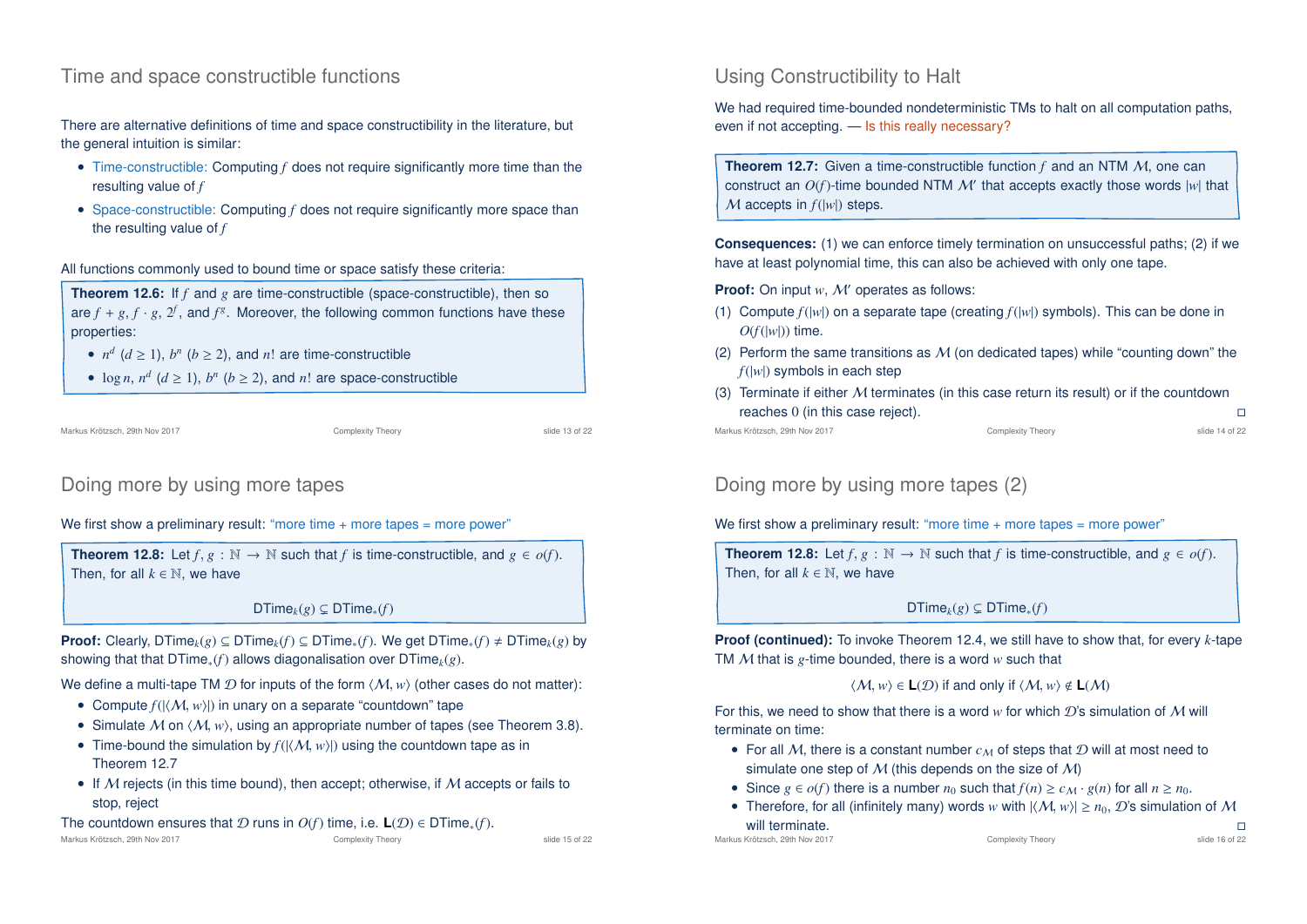# A Time Hierarchy Theorem

We can now show that more (sufficiently) more time always allows us to solve strictly more problems, even if we are allowed to use any number of tapes (i.e., the advantage of having more time cannot be compensated by adding more tapes):

**Time Hierarchy Theorem (weaker version) 12.9:** If  $f, g : \mathbb{N} \to \mathbb{N}$  are such that  $f$ is time-constructible, and  $g^2 \in o(f)$ , then

DTime<sub>∗</sub>(*g*) ⊂ DTime<sub>∗</sub>(*f*)

**Proof:** Since DTime<sub>k</sub> ⊆ DTime<sub>\*</sub>(*f*) for all *k*, it is clear that DTime<sub>\*</sub>(*g*) ⊆ DTime<sub>\*</sub>(*f*).  ${\sf But Theorem~12.8 does not show  ${\sf DTime}_*(g) \neq {\sf DTime}_*(f)$ : it could be that every problem in  ${\sf DTime}_k(f)$  is also in  ${\sf DTime}_{k'}(g)$  for a big enough  $k'.$$ 

- Multi-tape TMs can be transformed into single tape TMs with quadratic time overhead (Theorem 5.10), hence DTime<sub>\*</sub> $(g) \subseteq$  DTime<sub>1</sub> $(g^2)$ .
- By Theorem 12.8, DTime<sub>1</sub>( $g^2$ )  $\subsetneq$  DTime<sub>\*</sub>(*f*) since  $g^2 \in o(f)$
- Hence DTime∗(*g*) ( DTime∗(*f*)

Markus Krötzsch, 29th Nov 2017 Complexity Theory slide 17 of 22

# Tighter Bounds

We have shown our Time Hierarchy Theorem using the fact that 1-tape DTMs can simulate *k*-tape DTMs with quadratic overhead.

Better results are known:

**Theorem 12.11 (Hennie and Stearns, 1966):** For any *f* with  $f(n) \ge n$ , we have  $DTime_*(f) \subseteq DTime_2(f \cdot log f).$ 

(without proof; see, e.g., Hopcroft & Ullman, p. 292ff for details)

Our first proof of the Time Hierarchy Theorem can use this 2-tape encoding to get the following result:

**Time Hierarchy Theorem 12.12:** If  $f, g : \mathbb{N} \to \mathbb{N}$  are such that *f* is timeconstructible, and  $g \cdot \log g \in o(f)$ , then

 $DTime_*(g) \subseteq DTime_*(f)$ 

This improvement was discovered soon after the first Time Hierarchy Theorem was found by Hartmanis and Stearns (1965).

Markus Krötzsch, 29th Nov 2017 **Complexity Theory** Complexity Theory slide 19 of 22

Exponential jumps make a difference

#### **Corollary 12.10:**  $P \subseteq ExpTime$ .

#### **Proof:**

- For every polynomial  $p$ , we have  $p(n) \in o(2^n)$ , so  $P \subseteq DTime(2^n) \subseteq ExpTime$ Note: of course, we also have  $p^2 \in o(2^n)$ , but this only shows that DTime(*p*) ⊊ ExpTime holds for specific polynomials, rather than  $P \subseteq$  ExpTime for the union over all polynomials.
- For proper inclusion, note  $(2^n)^2 = 2^{2n} \in o(2^{n^2})$ , so DTime $(2^n) \subsetneq$  DTime $(2^{n^2})$
- In summary:

 $P \subseteq DTime(2^n) \subsetneq DTime(2^{n^2}) \subseteq ExpTime$ 

**Note:** Simliar results hold for any exponential time gap, e.g.,  $ExpTime \subseteq 2ExpTime$ .

Markus Krötzsch, 29th Nov 2017 Complexity Theory slide 18 of 22

# Polynomial Time revisited

The stronger version of the Time Hierarchy Theorem can even separate different degrees of polynomials:

**Corollary 12.13:** For all  $d \ge 1$ , DTime<sub>\*</sub> $(n^d) \subsetneq$  DTime<sub>\*</sub> $(n^{d+1})$ .

**Proof:** Polynomial functions are time-constructible and we have:

$$
n^d \in O(n^d \cdot \log n^d) = O(n^d \cdot \log n) = o(n^{d+1})
$$

Hence the Time Hierarchy Theorem applies.  $\square$ 

One can view this as an argument against Cobham's Thesis ( $P =$  practically tractable") since it shows that P has problems that require arbitrarily high degrees of polynomials, and are therefore most likely not practically tractable.

Markus Krötzsch, 29th Nov 2017 **Complexity Theory** Complexity Theory slide 20 of 22